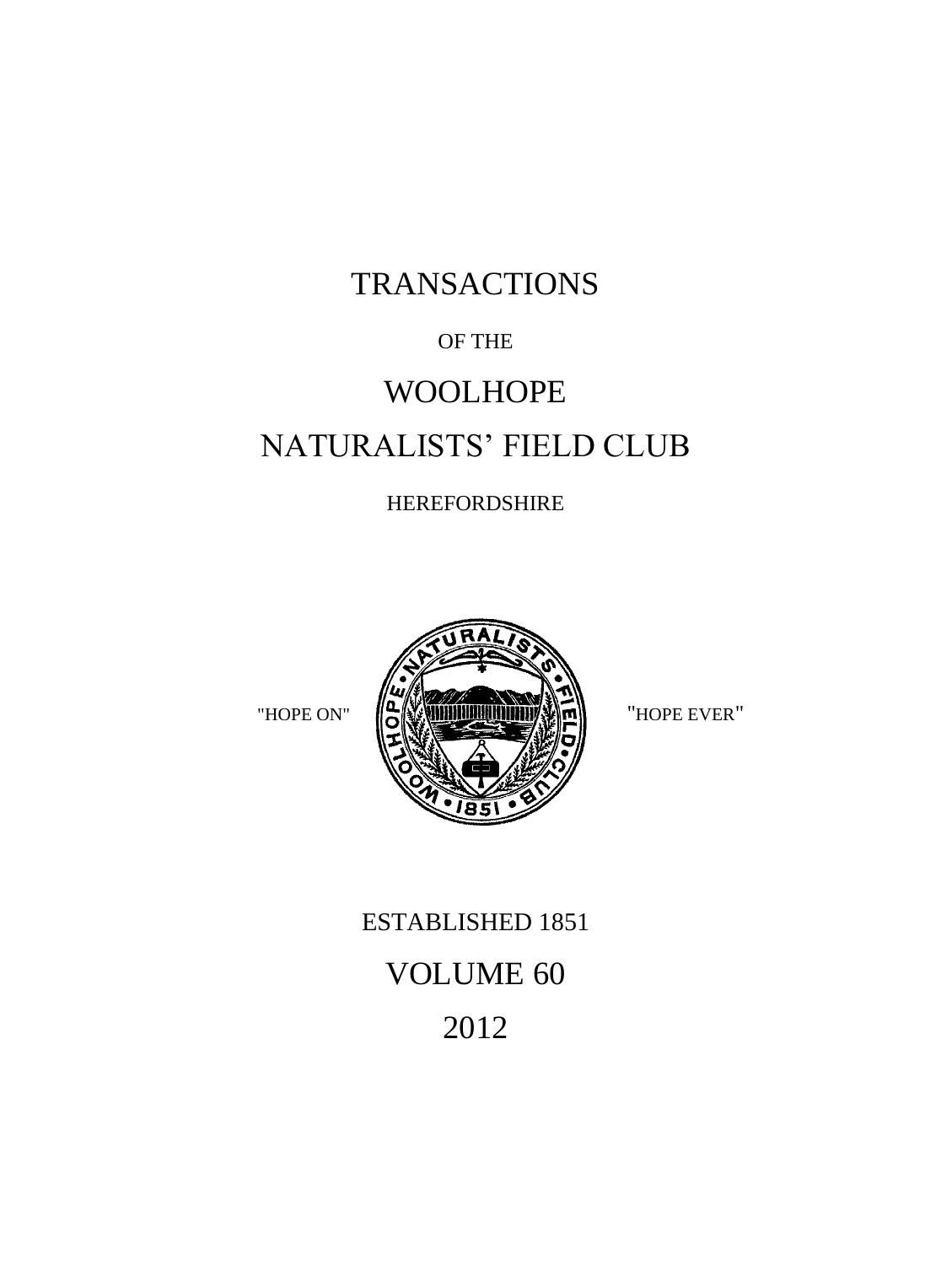# TABLE OF CONTENTS

| <i>ruge</i> |  |
|-------------|--|
|             |  |
|             |  |
|             |  |
|             |  |

*Page*

**Presidential Address 2012: Aspects of the Wye Navigation** *by John Eisel*...........................25 The Wye has never been the easiest rivers to use for trading purposes, as for much of the year it was too low or flooded, impeded by weirs or covered in ice. Even so, beyond Hay there was boat-building; further downstream much commercial trade and later pleasure craft have left their records explored in this paper.

**The Precambrian inlier at Martley, Worcestershire: Martley Rock rediscovered** *by William Barclay, Paul Olver, Sue Hay, Moira Jenkins, John Payne, John Nicklin and Natalie Watkins.*.........................................................................................................................56 The extraordinary nature of the rock structures at Martley has been a focus of geological interest from the site's discovery in the 1830s by Murchison. Work has continued until the present day, with much involvement by Woolhope Club members. This paper summarises the history of the site and describes the latest excavations and findings.

**Pembridge parish church: some 17th-century visitors and its medieval heraldry** *by Peter Klein .................................................................................................................................*68 Many Herefordshire churches suffered interior losses both in the Civil War and during 19th-century 'restoration'. Pembridge is fortunate in that from the 17th century it was visited by antiquaries who recorded what they saw. This has enabled some heraldic problems to be solved and building dates to be deduced.

**The building of Eastnor Castle, 1812-24** *................................................................................*83 There must be few Club members who have not visited Eastnor Castle and marvelled at its monumental scale. It superseded the family home at nearby Castleditch, medieval in origin. The author has been granted access to the Eastnor archives and documents in detail both the later history of Castleditch and the massive Eastnor building project which, unsurprisingly, was both costly and difficult.

**Richard's Castle: conservation of standing remains 2011-12** *by Timothy Morgan*............121 English Heritage surveyed Richard's Castle in 2000. This survey, together with the report from excavations by Curnow and Thompson between 1962 and 1964, were used to inform fabric assessment and ecological surveys and to formulate a repair strategy. This paper gives an interpretation of the structures found.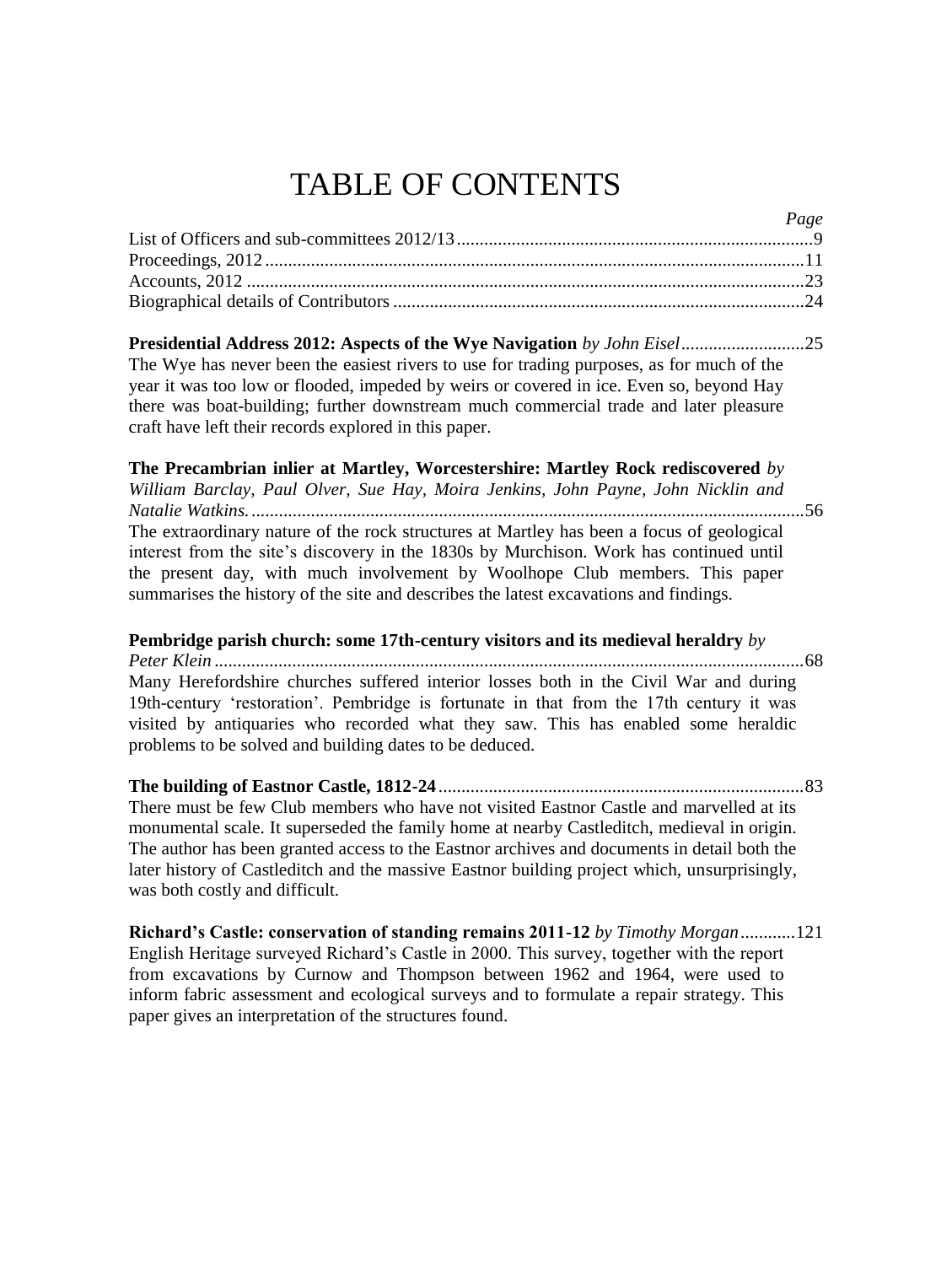### **Recorders:**

| Corpus of Anglo-Saxon Stone Sculpture. Vol X. The Western Midlands                 |  |
|------------------------------------------------------------------------------------|--|
| The Business and Household Accounts of Joyce Jeffreys, Spinster of Hereford, 1638- |  |
| 1648                                                                               |  |
| Wellington Quarry, Herefordshire (1986-96)                                         |  |
| Ariconium, Herefordshire                                                           |  |
|                                                                                    |  |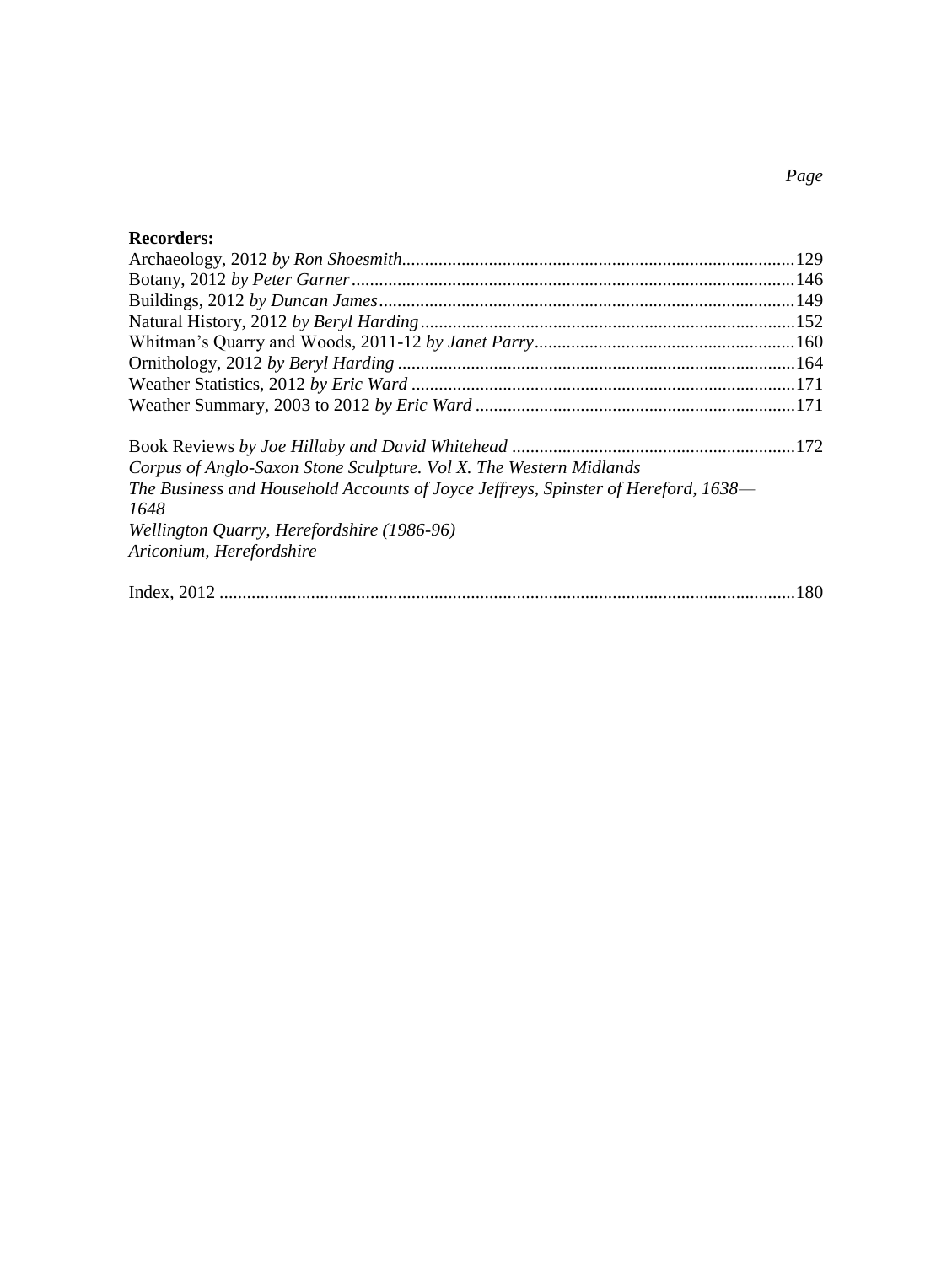## LIST OF COLOURED PLATES

#### **Presidential Address 2012: Aspects of the Wye Navigation** *by John Eisel*

- Plate 1.1 A watercolour of washerwomen above Wye Bridge, Hereford, painted by Edward Dayes in 1793, showing details of the rigging of the barge in the foreground
	- 1.2 An idyllic view of Hereford, with the Castle Wharf in the centre, showing the stepped mast on the moored boat. A coloured aquatint published by Francis Jukes in 1797, from a watercolour by Edward Dayes

**The Precambrian inlier at Martley, Worcestershire: Martley Rock rediscovered** *by William Barclay, Paul Olver, Sue Hay, Moira Jenkins, John Payne, John Nicklin and Natalie Watkins*

- Plate 2.1 Location of Martley Rock and generalised bedrock geology of the area based on BGS data
	- 2.2 Detailed geology of Martley Rock<br>2.3 Martley Rock: plan showing the tre
	- Martley Rock: plan showing the trenches and their geology
	- 2.4 Martley Rock: detailed sections of the south wall of the west section of the main trench
	- 2.5 Wall of the disused Martley Pit in the main trench. Meta-igneous rocks of the Malverns Complex
	- 2.6 Shattered quartz arenite (Martley Quartzite) thrust over green mudrocks (Halesowen Formation)
	- 2.7 Tectonised quartz arenite (Martley Quartzite) in Martley Rock Fault Zone
	- 2.8 Red Carboniferous sandstone draped over the edge of the Malverns Complex
	- 2.9 Composite view of the main trench showing multicoloured sandstones, siltstones and claystones of the Halesowen Formation resting unconformably on red clay of the Raglan Mudstone Formation
	- 2.10 Red Carboniferous silty sandstone passing upwards into olive-grey fine silt
	- 2.11 Clast from the 'cream silt' near the west end of the main trench, showing lamination picked out by white feldspar crystals
	- 2.12 Pink and green sheared meta-igneous rocks of the Malverns Complex thrusted and folded over Martley Quartzite.
	- 2.13 Late Carboniferous orange and black mudrocks of the Halesowen Formation exposed in the central section of the western trench
	- 2.14 Members of the Woolhope Club (Geology Section) working on section measurements in the side trench

#### **Pembridge parish church: some 17th-century visitors and its medieval heraldry** *by Peter Klein*

- Plate 3.1 The central corbel of three, placed at the apex of the Pembridge chancel arch, formerly supporting the Rood cross, and perhaps depicting the face of Christ
	- 3.2 The sole surviving medieval armorial bearing at Pembridge, painted over the wall-painting in the south transept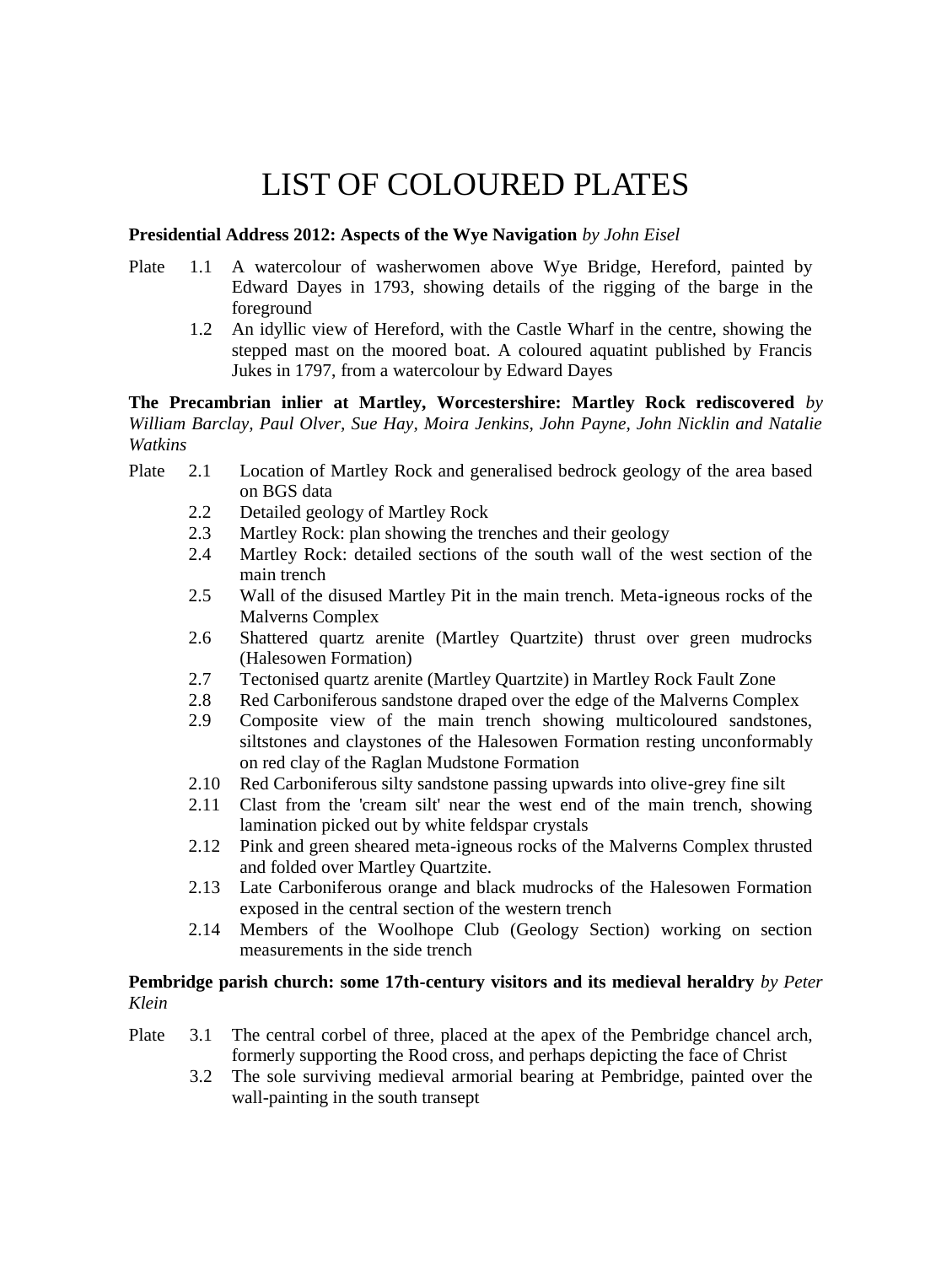#### **Pembridge parish church: some 17th-century visitors and its medieval heraldry** *by Peter Klein* (contd)

- 3.3 A reconstruction showing the putative three differenced versions of the Grandison arms from the north transept
- 3.4 A reconstruction of the Mortimer / de Geneville arms
- 3.5 A reconstruction of Hugh de Breusa's coat of arms
- 3.6 A reconstruction of the three coats of arms from the east window of the chancel at Pembridge

#### **The building of Eastnor Castle, 1812-24** *by David Whitehead*

- Plate 4.1 'A Survey of the Mannor ' (Eastnor) by John George, 1726
	- 4.2 The east view of Castleditch (centre, above the church) with the Georgian park beyond *c*.1790, watercolour sketch, probably by Simon Fisher of Hereford
	- 4.3 Castleditch with the new late Georgian range on the right, watercolour by Simon Fisher
	- 4.4 Smirke's perspective watercolour of the proposed Eastnor Castle, from the north-west, showing the overtly defensive character of the approach to the building
	- 4.5 Lowther Castle, Westmoreland, a watercolour by John Buckler, 1814
	- 4.6 Smirke's perspective watercolour of the north-western view of Eastnor Castle, set against the Malvern Hills, *c*.1812
	- 4.7 Smirke's south-western view of Eastnor castle, showing the planned conservatory and the new rock garden
	- 4.8 The north-east view of Eastnor castle with the lake creeping into the view in the left hand corner
	- 4.9 Eastnor: Plan 62 –'Plan, Elevation and Section of an Ice House' 4 May 1813
	- 4.10 Eastnor: Part of Plan 173 'Section shewing the Finishings for the North end of the Great Hall' 7 February 1818
	- 4.11 Eastnor: Part of Plan 123 'Section shewing the Finishings for the South Side of Room No. 8' (Dining Room) 6 May 1814
	- 4.12 Eastnor: Plan 183 'Plan shewing the Finishings for the Great Staircase' dated 3 April 1818

#### **Archaeology, 2012** *by Ron Shoesmith*

- Plate 5.1 Harewood Park lake as it was in 2012, looking to the north-east
	- 5.2 Harewood Park: Edgar's well-head and the Georgian 'bath'
	- 5.3 Harewood Park: evaluation trenches in January 2012, looking east along the south edge of the lake
	- 5.4 Romano-British boundary ditch revealed at Leen Farm, Pembridge
	- 5.5 Lower Brockhampton from the east with the moat in the foreground and the gatehouse (tree-ring dated to *c*.1542-3)
	- 5.6 The fills within the ditch section at Eaton Camp
	- 5.7 Madawg rock-shelter, one of several recorded on the Herefordshire side of the Wye Gorge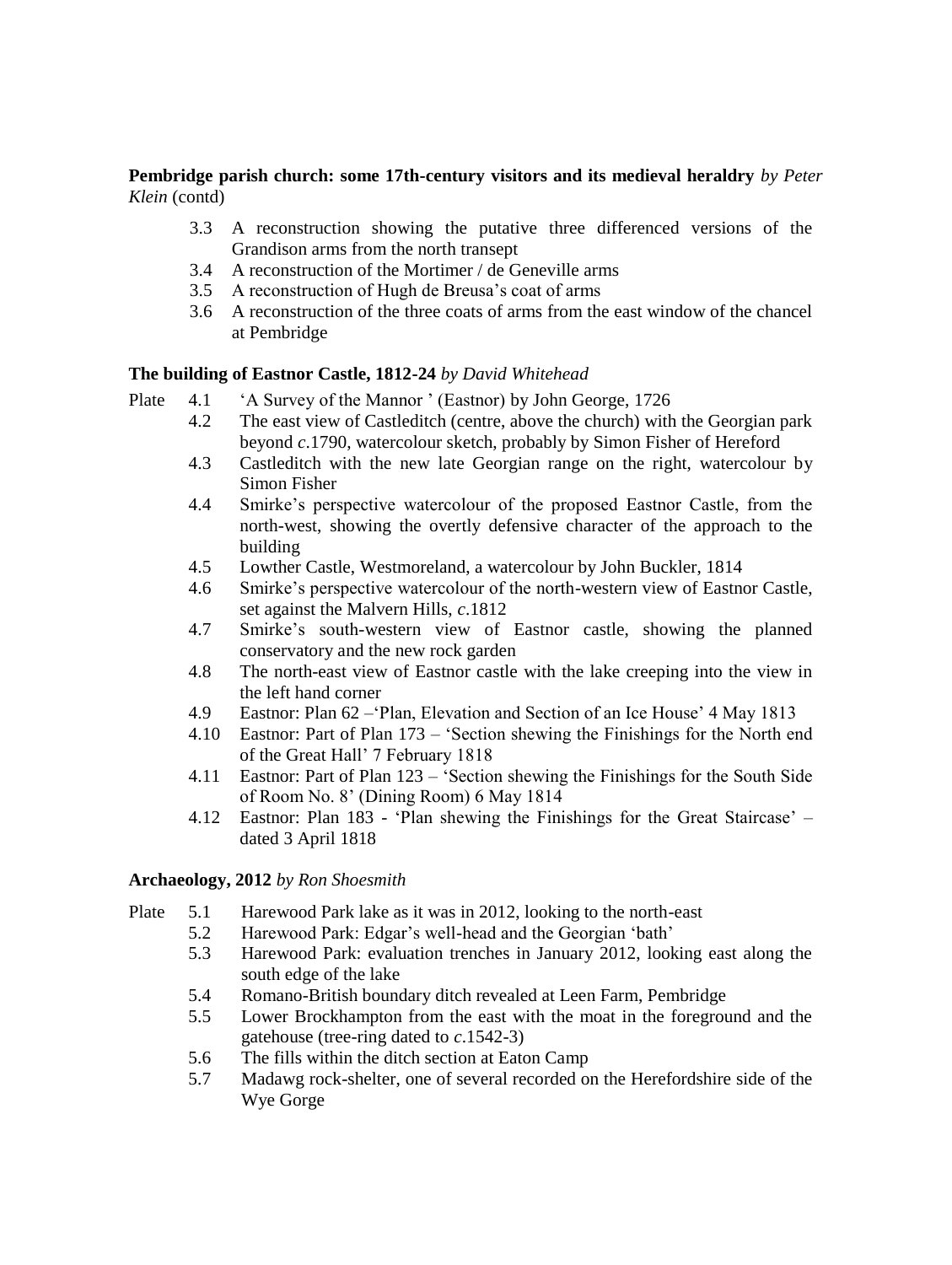## LIST OF FIGURES

#### **Presidential Address 2012: Aspects of the Wye Navigation** *by John Eisel*

|                 |                                                                              | Page                                                                                                                                                                                                                               |
|-----------------|------------------------------------------------------------------------------|------------------------------------------------------------------------------------------------------------------------------------------------------------------------------------------------------------------------------------|
|                 | The preamble to the 1727 Act, which refers to the Acts of 1662 and           | 28                                                                                                                                                                                                                                 |
|                 |                                                                              |                                                                                                                                                                                                                                    |
| 2               | A coracle at New Weir                                                        | 30                                                                                                                                                                                                                                 |
| 3               | A view of the ferry at Goodrich castle, an aquatint published for            | 35                                                                                                                                                                                                                                 |
|                 | Samuel Ireland in 1797                                                       |                                                                                                                                                                                                                                    |
| 4               | The waterfront at Hereford in 1806. Part of a map, drawn by G. Cole          | 36                                                                                                                                                                                                                                 |
|                 |                                                                              |                                                                                                                                                                                                                                    |
| 5               | Barges below Coldwell Rocks under Symonds Yat rock by William                | 38                                                                                                                                                                                                                                 |
|                 | Havell c.1840, engraved by William Backshall, showing the                    |                                                                                                                                                                                                                                    |
|                 | limestone workings and lime kilns                                            |                                                                                                                                                                                                                                    |
| 6               | An engraving of pleasure boats at Coldwell Rocks below Symonds               | 51                                                                                                                                                                                                                                 |
|                 |                                                                              |                                                                                                                                                                                                                                    |
|                 | published in 1793                                                            |                                                                                                                                                                                                                                    |
| $7\phantom{.0}$ | This advertisement for the <i>Man of Ross</i> pleasure packet first appeared | 52                                                                                                                                                                                                                                 |
|                 |                                                                              |                                                                                                                                                                                                                                    |
| 8               |                                                                              | 52.                                                                                                                                                                                                                                |
|                 |                                                                              | 1695/6<br>and engraved by J. Roper, published 1 April 1806<br>Yat rock, drawn and engraved by T. Bonnor, Gloucester, and<br>in the <i>Hereford Times</i> on 5 July 1834<br>By 1836 The Man of Ross was described as a 'steam boat' |

#### **Pembridge parish church: some 17th-century visitors and its medieval heraldry** *by Peter Klein*

| Fig. |   | Plan of St Mary's, Pembridge, adapted from the RCHME plan<br>showing the varying locations and correct relative size of the Gower<br>monument | 70 |
|------|---|-----------------------------------------------------------------------------------------------------------------------------------------------|----|
|      | 2 | Richard Symonds's 1645 sketch of the heraldic glass in the                                                                                    | 71 |
|      |   | Pembridge transept chapels                                                                                                                    |    |
|      | 3 | The Pembridge heraldry as recorded by Thomas Dingley in around                                                                                | 72 |
|      |   | 1680, with the Grandison arms at lower right                                                                                                  |    |
|      | 4 | Thomas Dingley's drawing of the Gower monument in about 1680                                                                                  | 73 |
|      | 5 | The Gower monument in Pembridge church, as photographed in 1901                                                                               | 74 |
|      |   | by Alfred Watkins                                                                                                                             |    |
|      | 6 | The Pembridge chancel heraldry as recorded in Richard Symonds's                                                                               | 76 |
|      |   | Diary of the Marches in 1645                                                                                                                  |    |
|      | 7 | Thomas Coningsby's coat of arms, from the south wall of the nave of                                                                           | 77 |
|      |   | Pembridge church                                                                                                                              |    |
|      | 8 | The east window in the south, wall of the chancel, showing the plate<br>tracery that probably contained the Hugh de Breusa arms               | 79 |
|      |   |                                                                                                                                               |    |